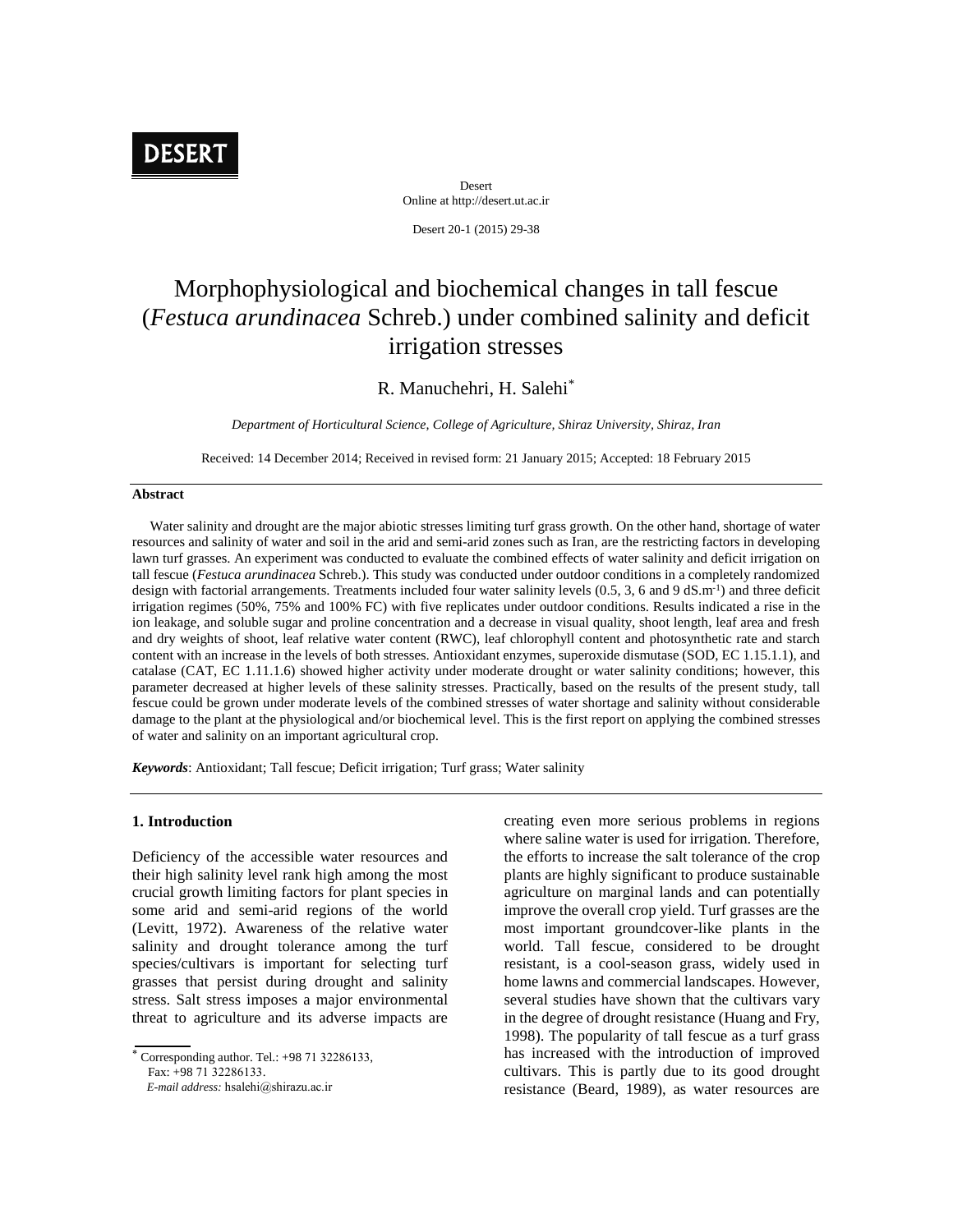becoming increasingly limited. Tanji and Kielen (2002) collected some data regarding the salinity tolerance of important crops. Based on this data, tall fescue was found to have a threshold value of 3.9 dS.m-1 with a 5.3% slope. These values were estimated from the experiments conducted by Bower, Ogata and Tucker, 1970 (FAO 61, irrigation and drainage department). Bower et al., (1970) concluded that tall fescue grass showed 50% yield loss when the average root zone salinity reached to  $16.2$  dS.m<sup>-1</sup>.

Drought or water salinity tolerance, especially in grasses, depends on their morpho-physiological features (Bahrani *et al*., 2010). Although the general effects of drought and water salinity stresses on plant growth and development have been studied, their effect at the physiological and biochemical levels is yet to be well understood. Water salinity stress may result in the destruction of osmotic balance and relationship as well as ion toxicity (Turkan and Demiral, 2009). The plants that can tolerate saline conditions, may alleviate the adverse effect of the stresses (such as water salinity and drought) by synthesizing the metabolism compatible solutes such as proline, which reduces the rate of turgor changes within the cells, and that in turn will prevent protein (enzymes) degradation (Kamal Uddin *et al*., 2012). Therefore, a limited alteration occurs in the growth rate compared with the sensitive plants (Harivandi *et al*., 1988). On the other hand, some abiotic stresses (such as water salinity and drought) act via the overproduction of the reactive oxygen species (ROS) (Gomez *et al*., 2004), which results in oxidative stress (Mane *et al.,* 2011). ROS accumulation may cause the destruction of cell structures, as well as the molecules such as proteins and nucleic acids (Miller, 2010); ROS are also harmful to the cell membranes (Hu *et al.*, 2012). To scavenge the ROS, plants have an intrinsic, well-developed, complex, antioxidant defense system, including enzymatic and non-enzymatic antioxidant processes. The antioxidant enzymes include SOD, CAT, POD and APX (Apel and Hirt, 2004). Hu *et al.,* (2012) reported that the activity of antioxidant enzymes such as APX, POD, CAT and SOD

increased in some *Lolium perenne* L. cultivars after four days' treatment with 250 mM NaCl. DaCosta and Huang (2007) stated that severe drought stress condition resulted in the reduction of the antioxidant enzymes in the *Agrostis* spp.

Knowledge of the relative tolerance of different turf grass species to both heat and drought stresses is important in selecting the turf grasses suitable for hot and dry environments. Recent studies on the effects of water salinity or drought on turf grasses have focused on the growth response mechanisms (Marcum, 1999) and this research was designed to investigate the effects of the combined stresses of drought and water salinity on tall fescue and to study their biochemical and morphophysiological responses under these conditions.

#### **2. Material and methods**

#### *2.1. Plant materials and experimental conditions*

The experiment was conducted under outdoor conditions in the Department of Horticultural Science, College of Agriculture, Shiraz University, Shiraz, Iran (52 32 E and 29 36 N, 1810 m asl). Loamy soil was collected from the top 20 cm layer of the Department's research field, and some of the physico-chemical properties of this soil are listed in Table 1. The soil was air-dried and crushed to pass through a 10-mm sieve. Eighty plastic pots, 35 cm in height, 25 cm in diameter, and with a top area of  $0.0314$  m<sup>2</sup> were filled with 5 kg of air-dried soil with a layer of gravel filter (2-4 mm gravel and 2 cm deep) at the bottom. Tall fescue seeds (*Festuca arundinacea* Schreb.) Starlett' were weighed and cultured at the rate of 1.0 g.pot<sup>-1</sup> (about 150 seedlings emerged per pot). Irrigation was performed daily before seed germination and after turf establishment with tap water (EC  $0.5 \text{ dS.m}^{-1}$ ). During this period, the soil water content was maintained at field capacity level (the FC and PWP measured were 29% and 19%, respectively) by adding tap water. Deficit irrigation treatments included three irrigation levels  $\dot{W}_0$ ,  $W_1$ and  $W_2$ i.e., with 50%, 75% and 100% FC.

| Table 1. Physico-chemical properties of the soil used in the experiment |      |                            |      |  |
|-------------------------------------------------------------------------|------|----------------------------|------|--|
| Physical properties                                                     |      | Chemical properties        |      |  |
| Sand $(\%)$                                                             | 33   | Ca (meq $l^{-1}$ )         | 3.60 |  |
| $Silt(\%)$                                                              | 47   | $Cl$ (meg $1^{-1}$ )       | 1.90 |  |
| Clay $(\% )$                                                            | 20   | $Na$ (megl <sup>-1</sup> ) | 1.40 |  |
| $FC(cm3 cm-3)$                                                          | 0.29 | $SO_4$ (meg $1^{-1}$ )     | 1.90 |  |
| $PWP(cm3 cm-3)$                                                         | 0.19 | $Mg$ (meq $l^{-1}$ )       | 1.70 |  |
|                                                                         |      | $HCO3(meq 1-1)$            | 2.40 |  |
|                                                                         |      | $EC$ (dSm <sup>-1</sup> )  | 1.16 |  |

Table 1. Physico-chemical properties of the soil used in the experiment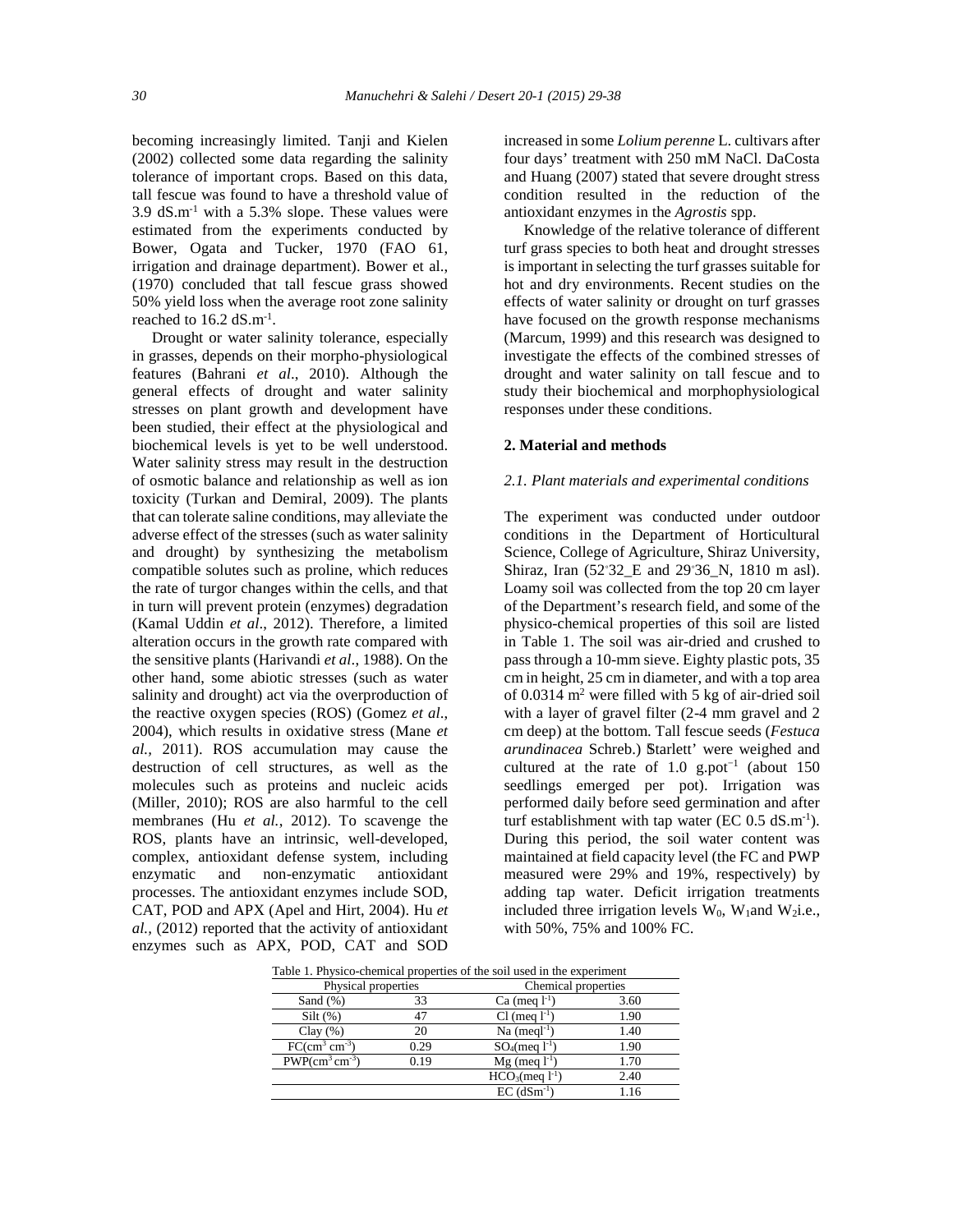The salinity treatments of the irrigation water were 0.5 (tap water used as control), 3, 6 and 9  $dS.m<sup>-1</sup> (S<sub>0</sub>, S<sub>1</sub>, S<sub>2</sub>, and S<sub>3</sub>) obtained by the addition$ of the same amount of NaCl and CaCl<sub>2</sub>to the tap water. This study was conducted in a completely randomized design with factorial arrangements. Each treatment included five replications. The water quantity for each irrigation time was determined by weighing the pots. Thirty percent more water was applied as leaching requirement to control salt accumulation in the pots. The chemical analysis of the saline irrigation water is shown in Table 2. The day and night average temperatures were between 30±3 and 21±3°C, respectively. The relative humidity was about  $55\pm5\%$ . The experiment was repeated in two consecutive years (2011 and 2012). Treatments lasted about eight weeks. Data were analyzed using the SAS software (ver 9.1.3) and the means were compared using the least significant difference (LSD) test at P<0.05.

| Table 2. Chemical analysis of the same imigation water used in the experiment |    |                      |                 |                 |                        |
|-------------------------------------------------------------------------------|----|----------------------|-----------------|-----------------|------------------------|
| $EC$ (dSm <sup>-1</sup> )                                                     | nН | $Cl$ (mea $1^{-1}$ ) | Na (meg $1-1$ ) | Ca (meg $1-1$ ) | $HCO3$ (meq $1^{-1}$ ) |
|                                                                               |    |                      |                 |                 |                        |
|                                                                               |    |                      |                 |                 |                        |
|                                                                               |    |                      |                 |                 |                        |
|                                                                               |    |                      |                 |                 |                        |
|                                                                               |    |                      |                 |                 |                        |

Table 2. Chemical analysis of the saline irrigation water used in the experiment

#### *2.2. Visual quality and growth parameters*

Turf quality was visually rated based on leaf color and the degree of leaf wilting based on a scale of zero (desiccated, brown leaves) to nine (fully turgid, green leaves). Score 9 and 0 represented the highest and lowest quality, respectively. Growth parameters including, shoot length, leaf area, and fresh and dry weights were measured. Dry weights were measured when the samples were oven dried (Memmert 854) at 60°C for 48 h.

# *2.3. Relative Water Content (RWC) and Electrolyte Leakage (EL)*

Relative water content estimation was performed by incubating 0.2 g of a fresh leaf sample in 50 mL of distilled water for 4 h. Next, the turgid weights of the leaf samples were measured. The leaf samples were then oven dried to calculate the dry weight at 70°C for 48 h. The RWC was then calculated using the following equation:

$$
RWC \quad \% \quad = \frac{t \, w - \, dw}{tw - \, dw} \times \, 100
$$

where f.w. is fresh-, d.w. is dry- and t.w. is turgid weight (Sairam *et al*., 2002). Electrolyte leakage in the leaves was measured as described by Saadalla *et al*., (1990), using an electrical conductivity meter (Metrohm 644, Swiss) and calculated by applying the following formula:

Electrolyte leakage =  $\frac{EC1}{EC2} \times 100$ 

where EC1 is the conductivity reading at room temperature, and EC2 is the conductivity reading at 120°C.

## *2.4. Chlorophyll content and photosynthetic rate*

The chlorophyll content was measured according to the method of Saini *et al*., (2001) using the following formula:

mg Chl/g f.w. = ([(20.2(OD 645 nm) +

 $(8.02(0D\,663\,\text{nm})] \times V$ /(f.w.× 1000)

where OD is the optical density, V is the final solution volume in ml and f.w. is the tissue fresh weight in mg. Photosynthesis rate was measured using a photosynthesis meter (LCi, England) at 10:30–12:00 AM.

#### *2.5. Proline content and reducing sugars*

The proline content was determined based on the method described by Bates *et al*., (1973) using a spectrophotometer (Biochrome, UK) at 520 nm wavelength, and appropriate proline standards were included in the calculation of its content in the samples tested. The phenol–sulfuric acid method was used to determine the content of the reducing sugars (Dubois *et al*., 1956). Shoot and root samples were oven dried at 60°C for 48 h, and ground to a powder in an electric mill. The powder samples (0.2 g) were then weighed and centrifuged with 80% ethanol. The final volume was brought up to 25 mL using 80% ethanol. Then, 1 mL of extract was poured into the test tubes and 1 mL of 5% phenol was added. Next, 5 mL of concentrated sulfuric acid was added to tubes and immediately stirred. The light absorption was measured in the wavelength of 490 nm using a spectrophotometer. Glucose solution was used at different concentrations to draw the standard curve.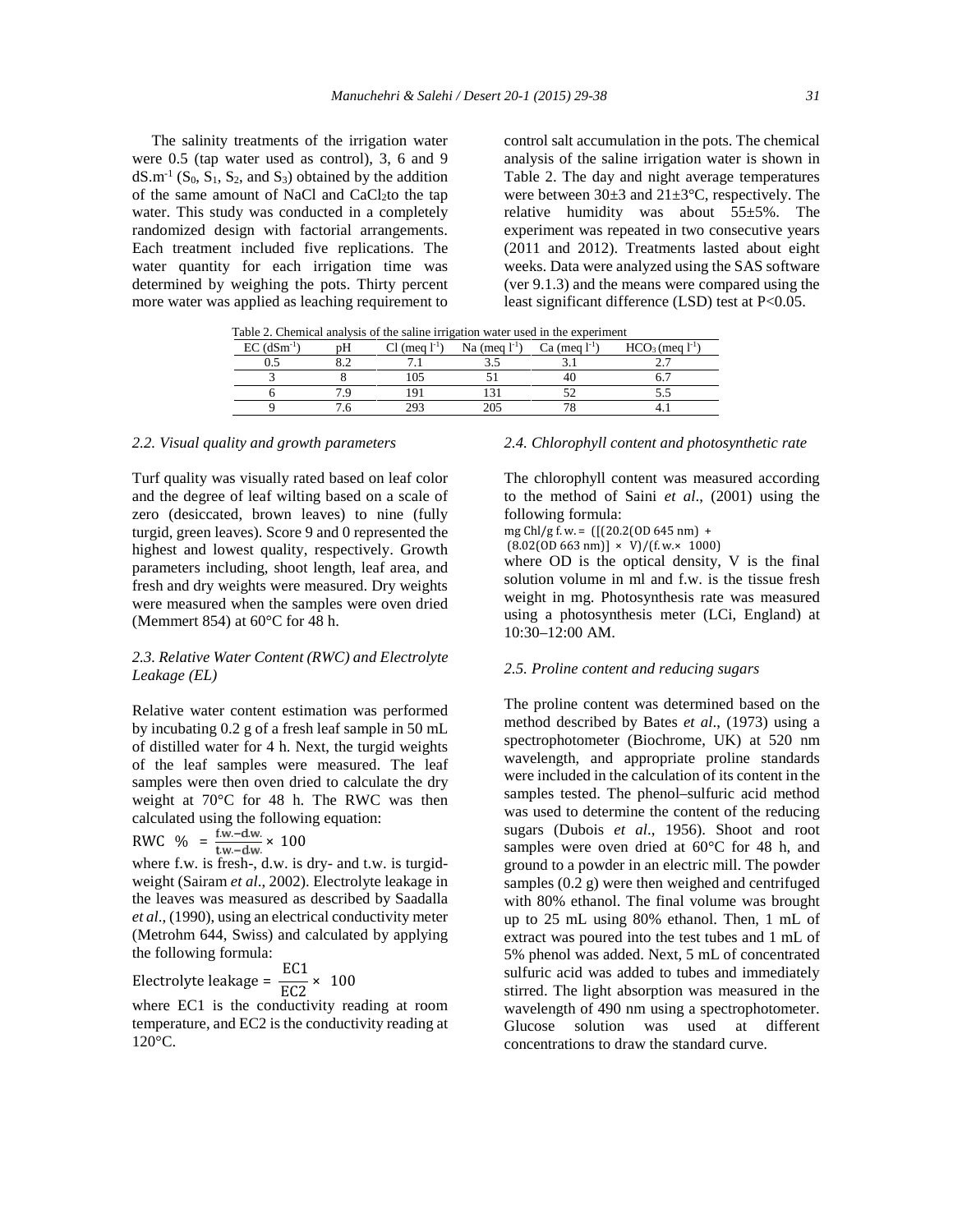# *2.6. Starch content*

The starch content in the shoots was measured using the method described by McCready *et al*., (1950). Antron (0.2 g) was mixed in concentrated sulfuric acid and maintained at a temperature of 0 C. The supernatant in the centrifuge tubes was dissolved in 5 ml distilled water; then, 6.5 ml of perchloric acid 52% was added and stirred for 15 min. Finally, 20 ml of distilled water was added and centrifuged. After removing the upper phase, this step was repeated and then the tubes were placed for 30 min at 0°C temperature. The extract volume was raised to 100 ml. Two-and-a-half ml of the extract was transferred to the tubes and 10 ml of Antron solution was added and the tubes were maintained at 100°C temperature for 7.5 min. Thereafter, the samples were transferred to an ice bath, using a spectrophotometer, the light absorption at wavelength of 630 nm was measured. The starch concentration was calculated using the standard curve of glucose and multiplying it by 0.92.

#### *2.7. Measurement of antioxidant enzyme activity*

#### *2.7.1. Enzyme extraction*

To extract the antioxidant enzymes, fresh leaf samples of Bermuda grass (0.5g) were collected and crushed using liquid nitrogen in a mortar followed by homogenization with cold enzyme extraction buffer [0.5% polyvinylpyrrolidone (PVP), 3 mM EDTA, 0.1 M potassium phosphate buffer, pH=7.5]. The samples thus extracted were centrifuged at 13,500 rpm for 10 min at 2-4°C and kept on ice. The supernatant was used for enzyme analysis.

# *2.7.2. Superoxide dismutase (SOD, EC 1.15.1.1), catalase (CAT, EC 1.11.1.6) activity*

To extract the antioxidant enzymes, fresh leaf samples were ground to a fine powder with liquid nitrogen, and then homogenized in ice-cold sodium phosphate buffer (50 mM, pH 7.8). The catalase activity was determined according to the method adopted by Dhindsa (1981) and the SOD activity was determined according to the procedure of Beauchamp and Fridovich (1971) by measuring its ability to inhibit the photochemical reduction of Nitro-Blue Tetrazolium (NBT) in the presence of riboflavin in light.

## **3. Results**

Data collected from the two years of experimentation were not significantly different and, therefore, their mean was used for further analysis. Table 3 indicates the effect of the different levels of deficit irrigation and water salinity and their interaction on the visual quality, shoot length, leaf area, fresh and dry weights. Turf visual quality showed considerable difference when subjected to drought and water salinity stresses. The best and worst visual quality (score 9 and 0 represent the highest and lowest quality, respectively) was observed in the FC,  $0.5 \text{ dS.m}^{-1}$  and  $50\%$  FC, 9 dS.m-1 treatments, respectively (Table 3). The saline exposed and irrigated regimes each only showed a significant effect on the shoot length. The highest and lowest shoot lengths were obtained in the FC and 50%FC irrigation treatments, respectively (Table 3). In fact, the highest and lowest shoot lengths were obtained from the 0.5 and 9 dS.m-1salinity treatments, respectively. By reducing the irrigation from FC to 50%FC a significant decrease was observed in the fresh and dry weights of the clippings. The interaction between irrigation and salinity resulted in the highest and lowest fresh and dry weights of the clippings' in  $0.5dS.m^{-1}$ , FC and 9  $dS.m^{-1}$ , and 50%FC treatments. The highest and lowest dry matter was observed in the control and irrigation water of 9 dS.m<sup>-1</sup>, with 50% deficit, respectively (Table 3). The leaf area significantly decreased when the irrigation changed from FC to  $50\%$ FC and salinity changed from 0.5 to 9 dS.m<sup>-1</sup>. The highest and lowest leaf areas were observed in the 0.5 dS.m<sup>-1</sup>, FC and 9 dS.m<sup>-1</sup>, and the 50%FC treatments, respectively (Table 3).

Table 4 indicates the effect of the different levels of deficit irrigation and water salinity and their interaction on the leaf chlorophyll content, photosynthetic rate, soluble sugars content, proline concentration and starch content. Data analysis revealed that the drought and salinity treatments exerted significant effects on the shoot starch content. The highest and lowest starch contents were observed in the control and salinity of 9 dS.m-1 with 50%FC, respectively (Table 4). A decrease in the content of the reducing sugars simultaneously increased the root starch content at all temperatures and photoperiod regimes tested (Table 4). With the augmentation of the irrigation or salinity levels, the chlorophyll content, photosynthetic rate, starch content, leaf RWC and growth parameters for example, the shoot length,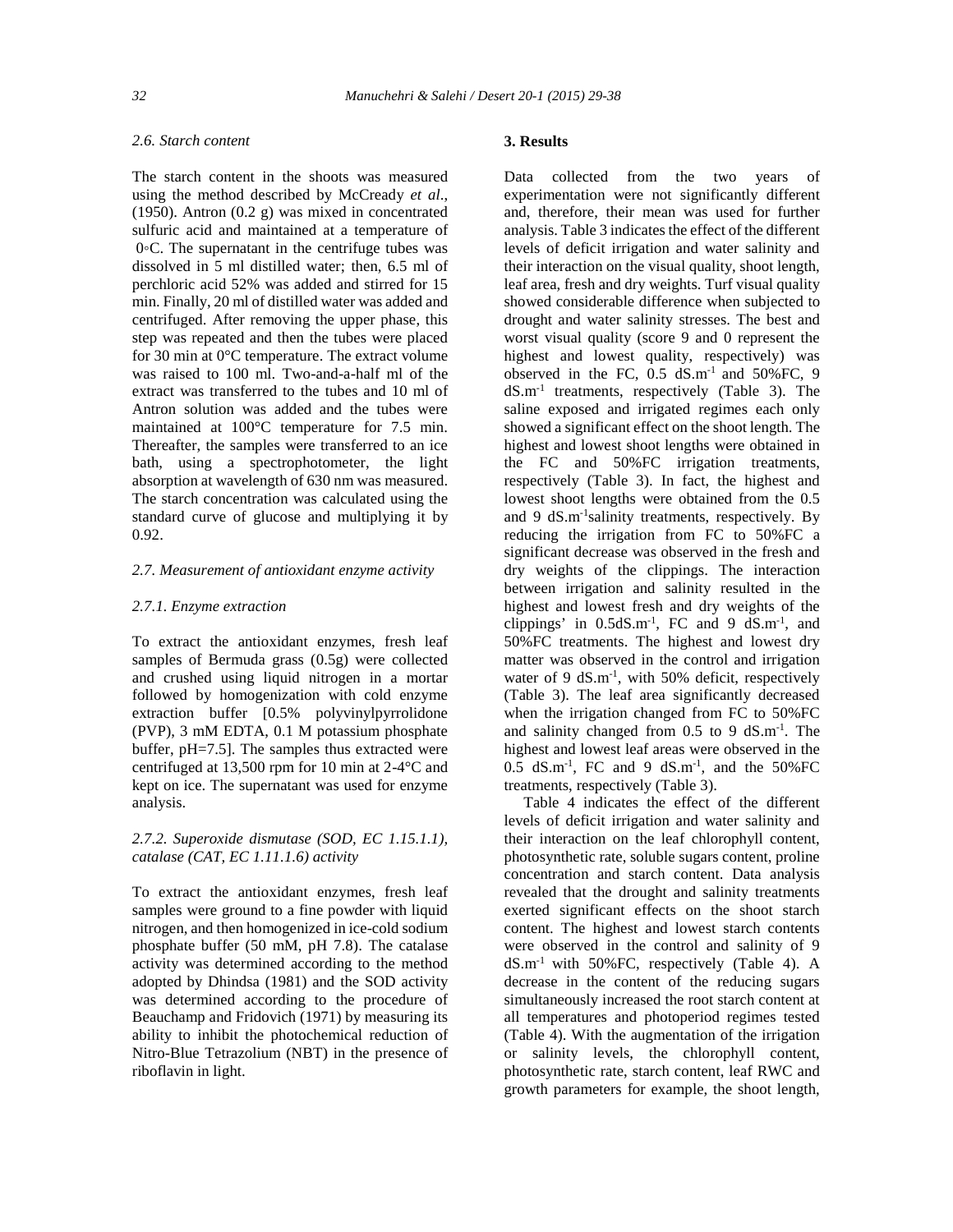leaf area, fresh and dry weights, decreased significantly.

Overall, the lowest values for these parameters were obtained from the plants irrigated with 50%FC. This was also true for the plants irrigated with saline water (9dS.m<sup>-1</sup>). The interaction of water salinity and drought stresses exerted a significant influence on these characteristics, as 85% reduction in the chlorophyll content was observed in plants irrigated with 50%FC, along with the highest saline water. The photosynthetic rate and leaf RWC of the plants irrigated with saline water  $(9dS.m^{-1})$  at  $50\%$  FC were the lowest. In the plants treated with drought or water salinity stress and their interaction, the content of the total sugars, proline concentration and EL increased significantly (Tables 4 and 5). A 16% increase in the content of the soluble sugars was observed in plants irrigated at 50%FC, when compared with those irrigated at FC. The proline concentration in the plants treated with  $9dS.m^{-1}$  water salinity was two times higher than that of the control plants. The highest EL percentage was observed in the plants irrigated at 50%FC and treated with the highest level of salinity (Tables 4 and 5). Table 5 indicates the influence of water salinity and deficit irrigation and their interaction on the activity of the freeradical scavenging enzymes. Generally, at moderate water salinity stress levels an increase in the activity of CAT and SOD was detected, although more severe salinity levels reduced the activity of these enzymes; however, an increase in the drought stress raised the activity of these enzymes. The maximum activity of CAT was detected in the plants irrigated at six-day intervals and treated with 6 dS.m<sup>-1</sup> saline water. The SOD activity was at its maximum when the plants were irrigated with 0.5dS.m<sup>-1</sup> saline water and irrigated at 50%FC.

Table 3.Visual quality, shoot length, leaf area and clippings fresh and dry weightin tall fescue under different levels of salinity, irrigation intervals and their interactions

| Salinity levels   | Irrigation intervals (day) |                                |                    |                  |
|-------------------|----------------------------|--------------------------------|--------------------|------------------|
| $(dSm^{-1})$      | $2(W_0)$                   | $4(W_1)$                       | $6(W_2)$           | Mean             |
|                   |                            | Visual quality                 |                    |                  |
| $ECw$ 0.5         | $8.7 + 0.5a$               | $8.0 \pm 0.0$                  | $3.7 \pm 0.5d$     | 6.8A             |
| ECw3              | $8.7 \pm 0.5a$             | $5.5 \pm 0.5c$                 | $2.5 \pm 0.6e$     | 5.5B             |
| ECw <sub>6</sub>  | $5.5 \pm 0.5c$             | $3.0 \pm 0.0e$                 | $1.0 \pm 0.0$ gf   | 3.1C             |
| EC <sub>w</sub> 9 | $1.5 \pm 0.5$ f            | $1.0\pm0.0$ fg                 | $0.5 \pm 0.6g$     | 1.0 <sub>D</sub> |
| Mean              | 6.1A                       | 4.3B                           | 1.9C               |                  |
|                   |                            | Shoot length (cm)              |                    |                  |
| $ECw$ 0.5         | $11.4 \pm 1.2a$            | $11.0 \pm 0.7a$                | $8.9 \pm 0.3$ cd   | 10.4A            |
| ECw3              | $11.1 \pm 0.6a$            | $9.0 \pm 0.4$ bc               | $8.6 \pm 0.5$ cd   | 9.6B             |
| ECw <sub>6</sub>  | $9.9 \pm 0.5$ b            | $8.7 \pm 0.5$ cd               | $6.9 \pm 0.6e$     | 8.5C             |
| EC <sub>w</sub> 9 | $9.1 \pm 0.8$ bc           | $8.0 + 0.6d$                   | $6.0 \pm 0.5$ f    | 7.7D             |
| Mean              | 10.3A                      | 9.2B                           | 7.6C               |                  |
|                   |                            | Leaf area $(cm^2/pot)$         |                    |                  |
| $ECw$ 0.5         | $12.2 \pm 1.4a$            | $11.0 \pm 0.4ab$               | $7.9 \pm 0.3$ de   | 10.4A            |
| ECw3              | $9.9 \pm 1.2$ bc           | $9.2 \pm 1.5$ cd               | $7.3 \pm 1.7e$     | 8.8B             |
| ECw <sub>6</sub>  | $8.8 + 1.7$ cde            | $8.0 \pm 0.4$ de               | $5.4 \pm 1.5$ f    | 7.4C             |
| EC <sub>w</sub> 9 | $5.0 \pm 1.0$ f            | $5.4 \pm 0.7$ f                | $4.0 \pm 0.8$ f    | 4.8D             |
| Mean              | 9.0A                       | 8.4A                           | 6.2B               |                  |
|                   |                            | Clippings fresh weight (g/pot) |                    |                  |
| $ECw$ 0.5         | $20.8 + 2.0a$              | $16.8 \pm 2.0$                 | $12.4 \pm 0.6$ cde | 16.4A            |
| ECw3              | $16.5 \pm 0.7$ b           | $13.4 \pm 2.4$ cd              | $10.7 \pm 1.4$ ef  | 13.5B            |
| ECw <sub>6</sub>  | $13.9 \pm 2.3c$            | $11.4 \pm 1.4$ de              | $10.3 \pm 0.4$ ef  | 11.8C            |
| ECw9              | $10.3 \pm 1.3$ ef          | $8.8 \pm 1.3$ fg               | $7.8 \pm 0.7$ g    | 9.0D             |
| Mean              | 15.5A                      | 12.6 <sub>B</sub>              | 10.3C              |                  |
|                   |                            | Clippings dry weight (g/pot)   |                    |                  |
| $ECw$ 0.5         | $13.1 \pm 1.3a$            | $10.5 \pm 2.1$ bc              | $8.1 \pm 0.9$ ef   | 10.6A            |
| ECw3              | $11.6 \pm 0.3$ ab          | $9.2 \pm 2.0$ cde              | $7.8 \pm 1.0$ ef   | 9.5B             |
| ECw <sub>6</sub>  | $10.0 \pm 1.2$ bcd         | $8.6 \pm 1.0$ def              | $7.6 \pm 0.6$ ef   | 8.7B             |
| ECw 9             | $7.6 \pm 1.0$ ef           | $6.9 \pm 1.2$ fg               | $5.5 \pm 0.7$ g    | 6.7C             |
| Mean              | 10.6A                      | 8.8B                           | 7.2C               |                  |

\*In each variable, data followed by the same letters±S.D. (small letters for interactions and capital letters for means) are not significantly different at 5% level of probability using LSD test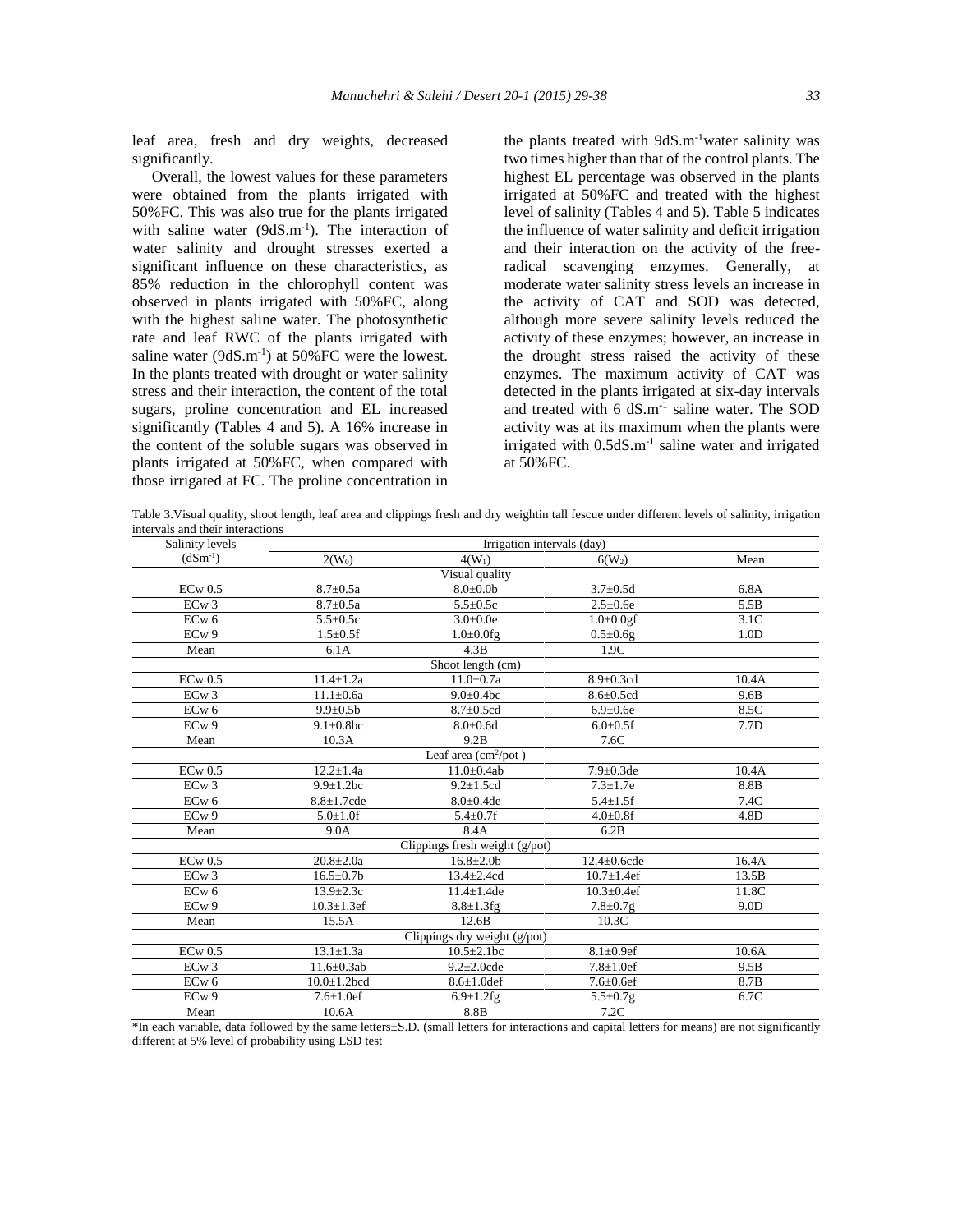| Salinity levels   | Irrigation intervals (day) |                                                                    |                      |         |
|-------------------|----------------------------|--------------------------------------------------------------------|----------------------|---------|
| $(dSm^{-1})$      | $2(W_0)$                   | $4(W_1)$                                                           | $6(W_2)$             | Mean    |
|                   |                            | Chlorophyll content (mg $g^{-1}$ f.w.)                             |                      |         |
| $ECw$ 0.5         | $0.76 \pm 0.1a$            | $0.51 \pm 0.3$ bc                                                  | $0.25 \pm 0.1$ def   | 0.5A    |
| ECw <sub>3</sub>  | $0.70 \pm 0.3$ ab          | $0.49 \pm 0.2$ bcd                                                 | $0.21 \pm 0.1$ ef    | 0.4AB   |
| EC <sub>w</sub> 6 | $0.52 \pm 0.3$ abc         | $0.36 \pm 0.0c-f$                                                  | $0.12{\pm}0.0f$      | 0.3AB   |
| EC <sub>w</sub> 9 | $0.41 \pm 0.1$ cde         | $0.29 \pm 0.3c$ -f                                                 | $0.12{\pm}0.0f$      | 0.2C    |
| Mean              | 0.6A                       | 0.4B                                                               | 0.1C                 |         |
|                   |                            | Photosynthetic rate (µmol $CO_2$ m <sup>-2</sup> s <sup>-1</sup> ) |                      |         |
| $ECw$ 0.5         | $8.9 \pm 0.7a$             | $8.5 \pm 1.2$ bc                                                   | $5.0 \pm 0.8$ de     | 7.5A    |
| ECw3              | $7.7 \pm 0.3$ ab           | $7.1 \pm 0.3c$                                                     | $4.5 \pm 0.4$ efg    | 6.4B    |
| ECw <sub>6</sub>  | $5.8 + 0.7d$               | $4.9 \pm 0.9$ def                                                  | $4.0 \pm 0.4$ fgh    | 4.9C    |
| ECw9              | $3.6 \pm 0.6$ ghi          | $3.4\pm0.6$ hi                                                     | $2.9 \pm 0.4i$       | 3.3D    |
| Mean              | 6.5A                       | 6.0B                                                               | 4.1C                 |         |
|                   |                            | Proline content ( $\mu$ mol $g^{-1}$ f.w.)                         |                      |         |
| $ECw$ 0.5         | $7.1 + 2.5e$               | $10.4 \pm 1.0$ de                                                  | 23.4±7.9bc           | 13.6C   |
| ECw3              | $12.2 \pm 2.3$ ed          | $18.2 \pm 6.9$ cd                                                  | 33.6±4.9a            | 21.3B   |
| $ECw$ 6           | $21.6 \pm 2.0$ bc          | $26.6 \pm 6.9$ ab                                                  | $34.4 \pm 6.4a$      | 22.6A   |
| ECw 9             | $22.4 \pm 6.5$ bc          | $28.1 \pm 1.7$ ab                                                  | $27.0 \pm 1.9$ ab    | 25.9AB  |
| Mean              | 15.8C                      | 20.8 <sub>B</sub>                                                  | 29.6A                |         |
|                   |                            | Reducing sugars of<br>shoot (mg $g^{-1}$ d.w.)                     |                      |         |
| $ECw$ 0.5         | $103.5 \pm 18.4c$          | 137.3±22.6abc                                                      | 171.3±14.7ab         | 137.4AB |
| ECw3              | 130.0±11.4abc              | $146.9 \pm 29.3$ abc                                               | $185.4 \pm 30.3a$    | 154.1A  |
| EC <sub>w</sub> 6 | $160.4 \pm 19.1$ abc       | $161.4 \pm 17.2$ abc                                               | $141.0 \pm 15.6$ abc | 154.2A  |
| ECw9              | $110.1\pm9.6$ bc           | $111.1 \pm 16.0$ bc                                                | $108.2 \pm 12.9c$    | 109.8B  |
| Mean              | 126.0A                     | 139.2A                                                             | 151.5A               |         |
|                   |                            | Starch content of shoot (mg $g^{-1}$ d.w.)                         |                      |         |
| $ECw$ 0.5         | $122.9 \pm 16.8a$          | $115.8 \pm 16.6a$                                                  | $82.6 \pm 13.0$ abc  | 107.1A  |
| ECw3              | $106.7 \pm 13.6$ ab        | 117.6±12.5a                                                        | $68.8 \pm 15.4$ abc  | 97.7AB  |
| EC <sub>w</sub> 6 | $98.8 \pm 17.6$ abc        | $95.1 \pm 30.4$ abc                                                | $41.1 \pm 16.6$ bc   | 78.3AB  |
| ECw9              | $63.0 \pm 24.5$ abc        | $84.7 \pm 30.8$ abc                                                | $34.8 \pm 24.9c$     | 60.8B   |
| Mean              | 97.8A                      | 103.3A                                                             | 56.8B                |         |

Table 4. Chlorophyll content, photosynthetic rate, proline content, reducing sugars of shoot and starch of shoot in tall fescue under different levels of salinity, irrigation intervals and their interactions

\*In each variable, data followed by the same letters±S.D. (small letters for interactions and capital letters for means) are not significantly different at 5% level of probability using LSD test.

#### **4. Discussion**

The loss of appearance quality was due to the intense drought and toxicity of caused by the sodium and chloride ions. Kramer and Boyer (1985) demonstrated that loss of appearance quality, which occurred under osmotic stress, was due to plant tissue and/or cell water loss, deficient uptake of mineral elements as well as stomatal closure, reduced CO<sub>2</sub> intake and plant weakness. One of the strategies plants employ against stresses is growth reduction and induction of the reproductive phase and completion of the life cycle. Turf species are no exception. When they are exposed to water salinity and drought, their shoot length reduces (Pessarakli, 2007). The reduction in the fresh and dry weights of the clippings occurs due to the restricted water uptake, photosynthesis and lower plant biomass. Atif *et al*., (2010) reported reduced fresh and dry weights of the shoots in some Bermuda grass cultivars. Our results were in accordance with their findings.

Also, the limitation of fresh and dry weights of the clippings in our experiment was in accordance with the results of Akram *et al*., (2006). In the present investigation, correlated with the increase in drought and salinity intensity, the leaf area was reduced. Reduction in cell division due to an increase in the ABA (Alves and Setter, 2000) and lack of assimilate supply for leaf growth (DeSouza, 1997) are the most important factors inducing the reduction in the leaf area index, under water salinity and/or drought stress. Besides, Pessarakli (2007) hypothesized that one of the strategies plants employ for drought and/ or water salinity tolerance is leaf area reduction through quick senescence of some of plant leaves, which reduces the plant leaf area and their abscission. Following leaf area reduction, the light absorption decreases and the photosynthesis potential of the plant diminishes, and obviously with the restriction of assimilation under water deficit conditions, the growth and yield of the plants will decrease (Hsia, 1973).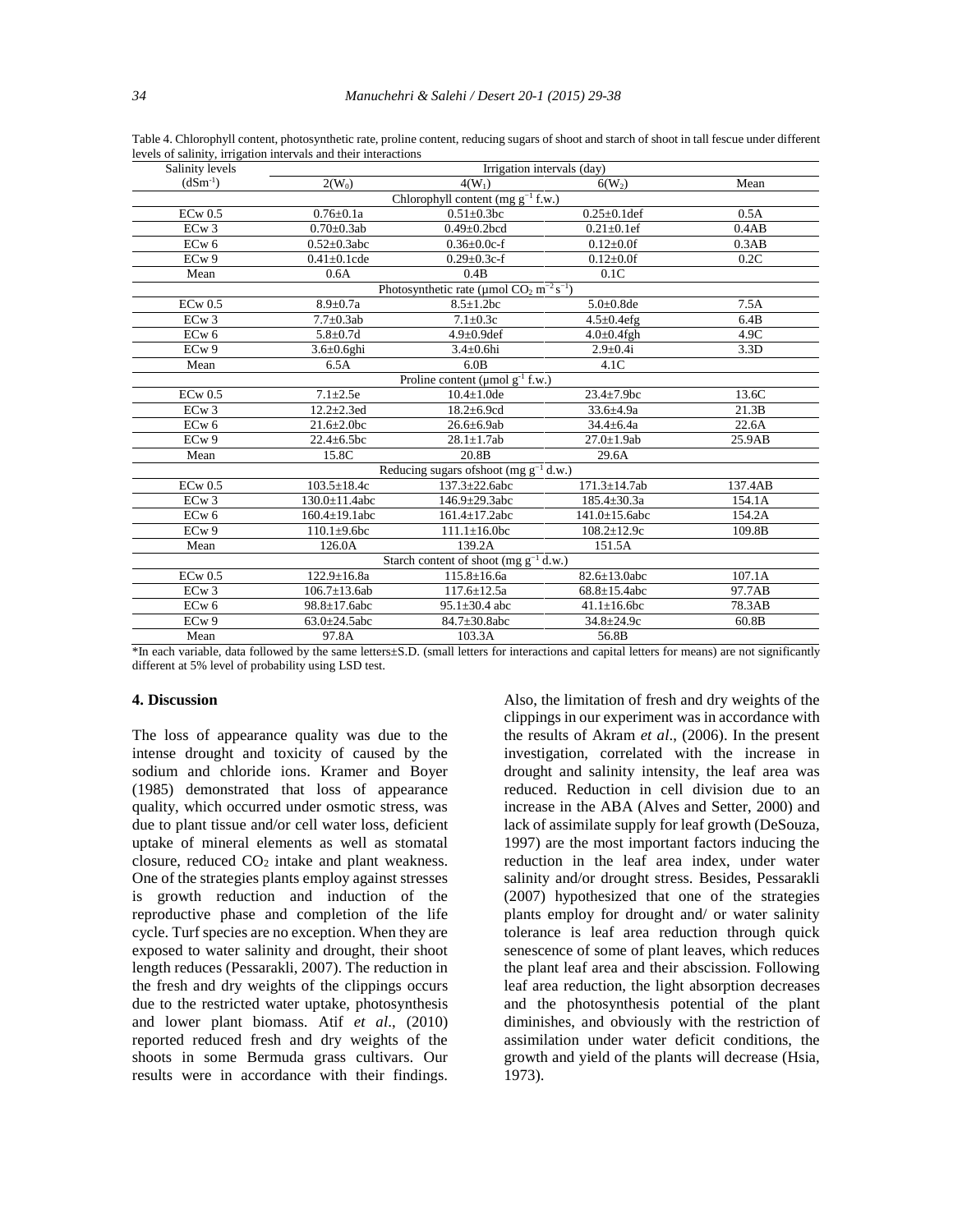| Salinity levels   | Irrigation intervals (day) |                                                      |                    |         |
|-------------------|----------------------------|------------------------------------------------------|--------------------|---------|
| $(dSm^{-1})$      | $2(W_0)$                   | $4(W_1)$                                             | $6(W_2)$           | Mean    |
|                   |                            | Catalase (CAT) (U mg <sup>-1</sup> f.w.)             |                    |         |
| $ECw$ 0.5         | $25.2 \pm 9.1$ d           | $30.7 \pm 6.8$ cd                                    | $61.0 \pm 12.4a$   | 39.0B   |
| ECw3              | $32.9 \pm 15.2$ bcd        | $58.2 \pm 10.9a$                                     | $57.2 \pm 9.2a$    | 49.4A   |
| ECw <sub>6</sub>  | $48.7 \pm 8.1$ ab          | $44.4 \pm 16.8$ abc                                  | $31.9 \pm 8.0$ bcd | 41.6AB  |
| ECw9              | $29.3 + 4.5cd$             | $31.1 \pm 7.6$ cd                                    | $23.5 \pm 5.1d$    | 28.0C   |
| Mean              | 34.0B                      | 41.1AB                                               | 43.4A              |         |
|                   |                            | Superoxide dismutase (SOD) (U mg <sup>-1</sup> f.w.) |                    |         |
| $ECw$ 0.5         | $113.5 \pm 22.8c$          | $155.0 \pm 19.5$ bc                                  | $294.0 \pm 33.5a$  | 187.5AB |
| ECw3              | $131.5 \pm 14.1c$          | $285.5 \pm 33.8a$                                    | $193.0 \pm 16.8$ b | 203.3A  |
| $ECw$ 6           | $192.5 \pm 14.6b$          | $148.5 \pm 12.9$ bc                                  | $129.7 \pm 14.7c$  | 156.9B  |
| EC <sub>w</sub> 9 | $121.5 \pm 17.9c$          | $131.5 \pm 14.2c$                                    | $110.5 \pm 16.9c$  | 121.1C  |
| Mean              | 139.7B                     | 180.1A                                               | 181.8A             |         |
|                   |                            | Relative water content (RWC) (%)                     |                    |         |
| $ECw$ 0.5         | $83.5 \pm 4.7a$            | $77.2 + 4.6ab$                                       | $49.0 \pm 6.9$ f   | 69.9A   |
| ECw3              | $75.0 \pm 3.8$ ab          | $70.7 \pm 8.3$ bc                                    | $48.7 \pm 5.7$ f   | 64.8A   |
| EC <sub>w</sub> 6 | $63.3 \pm 11.9$ cd         | $62.4 \pm 14.4$ cde                                  | $37.1 \pm 2.7$ g   | 53.9B   |
| EC <sub>w</sub> 9 | $53.6 \pm 11.4$ def        | $51.7 \pm 8.6$ ef                                    | $36.1 \pm 3.8$ g   | 47.4B   |
| Mean              | 68.8A                      | 65.4A                                                | 42.7B              |         |
|                   |                            | Electrolyte leakage (EL) (%)                         |                    |         |
| $ECw$ 0.5         | $15.2 \pm 4.9e$            | $22.8 \pm 13.4e$                                     | $58.0 \pm 16.9$ ab | 32.0B   |
| ECw3              | $17.2 \pm 7.1e$            | $28.0 \pm 15.0$ de                                   | $61.5 \pm 8.5$ ab  | 35.6B   |
| EC <sub>w</sub> 6 | $33.7 \pm 11.3$ cde        | $43.7 \pm 16.6$ bcd                                  | 69.1 $\pm$ 4.2a    | 48.8A   |
| ECw9              | $46.8 + 9.9$ bc            | $57.2 \pm 16.8$ ab                                   | $70.6{\pm}7.8a$    | 58.2A   |
| Mean              | 28.2C                      | 37.9B                                                | 64.8A              |         |

Table 5. Catalase, Superoxide dismutase, relative water contents and electrolyte leakage intall fescueunder different levels of salinity, irrigation intervals and their interactions

\*In each variable, data followed by the same letters±S.D. (small letters for interactions and capital letters for means) are not significantly different at 5% level of probability using LSD test

Drought and water salinity not only reduce growth and development of the plants, they also induce changes in some metabolic pathways (Wu and Garg, 2003). In our experiment, the leaf chlorophyll content decreased when the adverse effect of water salinity or drought and their interactions were imposed on the plants. Our findings were in accordance with those of the previous studies (Mane *et al*., 2011). A similar report on the reduction in the chlorophyll content of *Paspalum vaginatum* Sw. was found when the plants were grown under saline water (50 dS.m-1) (Lee *et al.*, 2008). Marcum *et al*., (1999) hypothesized that chlorophyll loss under saline conditions could be due to oxidative stress and overproduction and accumulation of ROS. On the other hand, it might be related to  $Mg^{2+}$  deficiency. The photosynthetic responses of the plants to water salinity or drought stresses are highly complex. The intensity and duration of stresses can alter this response (Chaves *et al*., 2009).

As stated in our results, the photosynthetic rate decreased with severity of both the stresses. One reason could be attributed to the chlorophyll degradation which occurred under these conditions. Another reason has been hypothesized by Flowers *et al*., (1997), as salinity stress, which may alter key metabolic processes in a way that results in reducing the photosynthetic rate; water deficiency or salinity can cause the synthesis and accumulation of ABA, which leads to stomatal closure and restriction of the available  $CO<sub>2</sub>$  for photosynthesis (Dubey, 2005). Pedrol *et al*., (2000) and Zhu *et al*., (2002) reported a reduction in the RWC during saline or water deficit conditions, and our findings are in accordance with theirs. This reduction might be one of the reasons responsible for the lesser growth in the plants grown under stress conditions. Stresses lead to an increase in the EL percentage. This could be due to the higher membrane permeability or loss of membrane integrity. Our results were in accordance with the findings of Sairam (2002) and Hu *et al*., (2012). In our experiment, the amount of soluble sugars, proline concentration and the activity of the free radical scavenging enzymes increased significantly under stress conditions. Sugars and proline are synthesized by the plants under stress conditions in order to alleviate the adverse impact of stress on the osmotic balance of the plants (Ingram and Bartels, 1996; Ashraf and Foolad, 2007). Plants respond to water salinity and drought stresses by synthesizing compatible solutes like proline. These responses will eventually lead to a restoration of cellular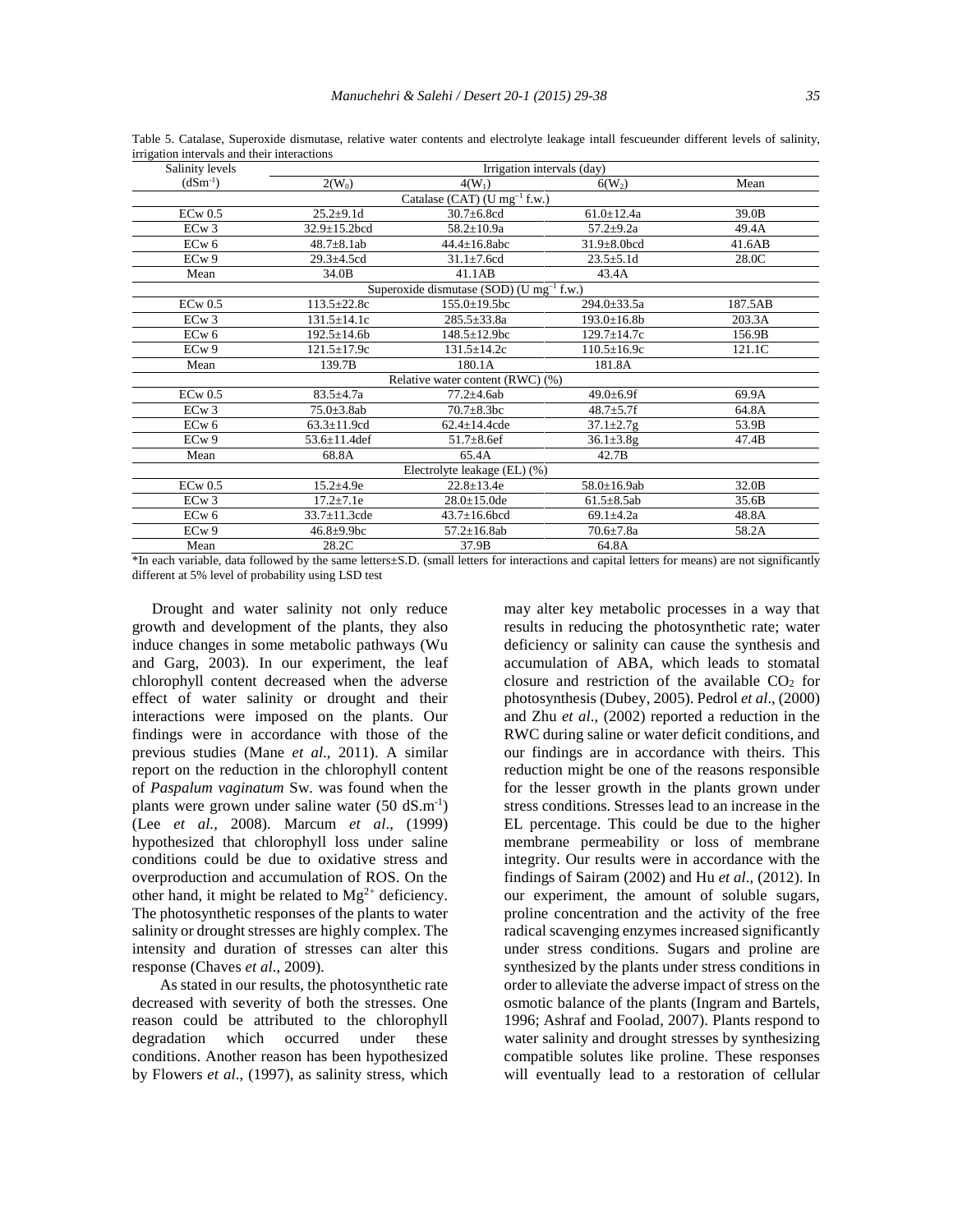homeostasis, detoxification and, therefore, survival under stress (Miller *et al*., 2010). Hsiao (1973) stated that the accumulation of sugars under conditions of water stress may stabilize the proteins and membranes. Our findings are in accordance with the results of Ginzberg *et al*., (1998), who in their study, reported a higher amount of soluble sugars in alfalfa (*Medicago sativa* L.) grown under drought conditions, and hypothesized that the degradation of the insoluble carbohydrates might result in the increase in the levels of the total sugars.

Generally, with the increase in the intensity of the salinity stress, the starch content was observed to decrease. The content of soluble sugars may increase under water deficiency and salinity stress conditions because of the degradation of the insoluble carbohydrates and their conversion to soluble sugars (Hsiao, 1973). However, some authors reported that the starch degradation may increase the amount of the monosaccharides (During, 1992). The augmentation of amylase activity under water deficit stress induced by water salinity and/or drought causes starch degradation and the breakdown of this macromolecule into smaller units (Movahhedi Dehnavi, 2004). The increase in free proline is a general method adopted by plants to reduce the severity of most abiotic stresses, although some other amino acids also get accumulated, although not significantly (Gzik, 1996). Our results were in accordance with the findings of Akram *et al*., (2006) and Marcum et al., (1992). Under such conditions as drought or water salinity stress, due to the disturbance of the electron-transfer chains, elevated levels of ROS would accumulate, which could lead to injuries to the bio-membranes and molecules such as proteins (Foyer *et al*., 1994). One of the plant barriers against this situation is the synthesis and accumulation of free radical scavenging enzymes, such as SOD and CAT. The active involvement of these enzymes is related, at least in part, to saltinduced oxidative stress tolerance in Bermuda grass (Mane *et al.,* 2011). SOD is regarded as a key enzyme that maintains the normal physiological processes and enables the plant to cope with oxidative stress by rapidly converting the  $O^{2-}$  to  $O_2$ and  $H_2O_2$ .

The responses of the antioxidant enzymes to stresses depend on the intensity and duration of the stress and the plant species of the perennial grasses (Bian and Jiang, 2009). The  $H_2O_2$  detoxification is mediated by CAT, mostly localized in the peroxisomes. Several enzymes regulate the  $H_2O_2$  intracellular levels in plants. Catalase, one of these important enzymes, scavenges the  $H_2O_2$  by directly breaking it down to form  $H_2O$  and  $O_2$  in the peroxisomes and glyoxysomes (Miller, 2010). Studies indicate that any change in the CAT activity may depend on the plant species, the developmental and metabolic states of the plant, as well as on the duration and intensity of the stress (Chaparzadeh *et al*., 2004). Bian and Jiang (2009) observed an increase in the CAT levels in Kentucky bluegrass (*Poa pratensis* L.) under drought stress conditions. Hu *et al*., (2012) identified similar activity with an increase in the CAT levels. Severe drought or water salinity stress levels may decrease the activity of these enzymes (DaCosta and Huang, 2007), a result which occurred in our study, too. It can be stated that a reduction in the production of antioxidant enzymes under severe stress would negatively affect the other characteristics such as chlorophyll content, photosynthetic rate and content of soluble sugars that will result in lowering the efficiency of the cells under such conditions.

#### **5. Conclusion**

Our findings showed that this species is relatively tolerant to the adverse effects of drought and /or water salinity by increasing of the synthesis of the osmoticums such as proline, sugars or the elevation of the activity of the antioxidant enzymes. To the best of our knowledge, there is no other report that has studied the combined effect of drought and water salinity stresses in tall fescue. Practically, based on the results of the present study tall fescue can be grown under moderate combined stresses of drought and water salinity without considerable damage to the plant at a morphophysiological and/or biochemical level. Therefore, tall fescue might be recommended for culture in the semi-arid areas with limited water resources. Further studies are warranted to evaluate the effects of these stresses on the characteristics of tall fescue at the molecular and ultrastructural levels.

#### **References**

- Akram, N.A., M. Shahbaz, H.U.R. Athar, M. Ashraf, 2006. Morpho-physiological Responses of two differently adapted population of *Cynodon dactylon* (L.) Pers. to salt stress. Pakistan Journal of Botany, 38; 1581-1588.
- Alves, A.A.C., T. L. Setter, 2000. Response of cassava leaf expansion to water deficit: cell proliferation, cell expansion and delayed development. Annals of Botany, 94; 605-613.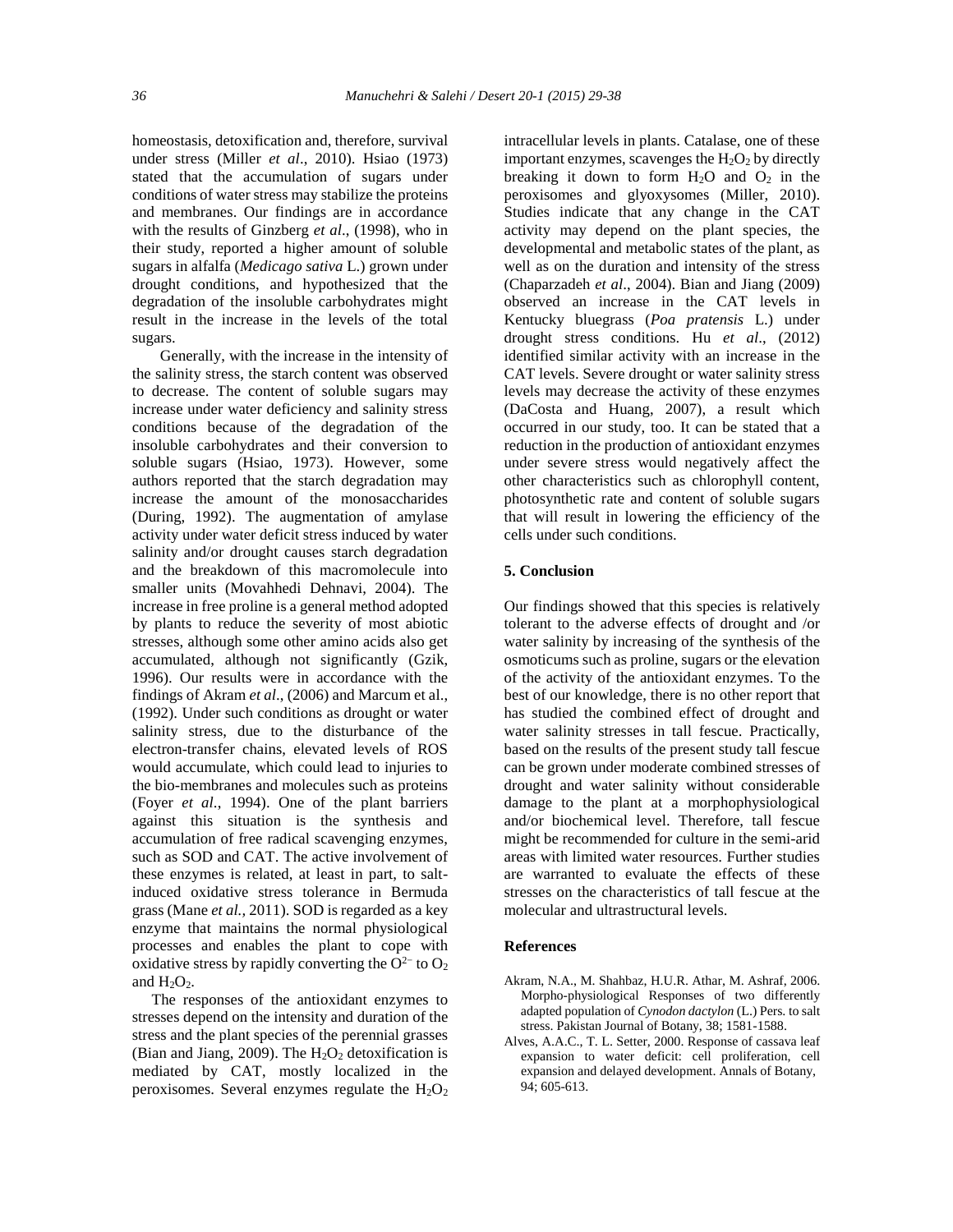- Apel, K., H. Hirt, 2004. Reactive oxygen species: metabolism, oxidative stress, and signal transduction. Annual Review of Plant Physiology, 55; 373–399.
- Ashraf, M., M.R. Foolad, 2007. Roles of glycine betaine and proline in improving plant abiotic stress resistance. Environmental and Experimental Botany, 59; 206–216.
- Atif, R., A. Younis, M. Hameed, S. Kiran, 2010. Morphological and biochemical responses of turfgrasses to water deficit conditions. Pakistan Journal of Botany, 42; 3441-3448.
- Bahrani, M.J., H. Bahrami, A.A.K. Haghighi, 2010. Effect of water stress on ten forage grasses native or introduced to Iran. Grassland Science, 56; 1-5.
- Banon, S., J.A. Fernandez, J.A. Franco, A. Torrecillas, J.J. Alarcon, M.J. Sanchez-Blanco, 2004. Effects of water stress and night temperature preconditioning on water relation and anatomical change of *Lotus creticus* plants. Scientia Horticulturae, 101; 333-342.
- Bates, L.S., R.P. Waldern, I.D. Teave, 1973. Rapid determination of free proline for water stress standies. Plant and Soil, 39; 205-209.
- Beauchamp, C., I. Fridovich, 1971. Superoxide dismutases: improved assays and an assay predictable to acrylamide gels. Annals of Biochemistry, 44; 276–287.
- Bian, S., Y. Jiang, 2009. Reactive oxygen species, antioxidant enzyme activities and gene expression patterns in leaves and roots of Kentucky bluegrass in response to drought stress and recovery. Scientia Horticulturae, 120; 264–270.
- Bower C.A., G. Ogata, J.M. Tucker, 1970. Growth of Sudan and tall fescue grasses as influenced by irrigation water salinity and leaching fraction. Agronomy Journal, 62; 793-794.
- Chaves, M.M., J. Flexas, C. Pinheiro, 2009. Photosynthesis under drought and salt stress: regulation mechanisms from whole plant to cell. Annals of Botany, 103; 551– 560.
- Chance, B., A.C. Maehly, 1955. Assay catalases and peroxidases. Methods in Enzymology, 2; 764–768.
- Chaparzadeh, N., M.L. Amico, R.K. Nejad, R. Izzo, F.N. Izzo, 2004. Antioxidative responses of *Calendula officinalis* under salinity conditions. Plant Physiology and Biochemistry, 42; 695–701.
- DaCosta, M., B. Huang, 2007. Changes in antioxidant enzyme activities and lipid peroxidation for bentgrass species in response to drought stress. Journal of the American Society for Horticultural Science, 132; 319-326.
- Dhindsa, R.S., P. Plumb-Dhindsa, T.A. Thorpe, 1981. Leaf senescence: correlated with increased levels of membrane permeability and lipid peroxidation and decreased levels of superoxide dismutase and catalase. Journal of Exp. Bot.32:93-101.
- Dubey, R.S., 2005. Photosynthesis in plants under stressful conditions. In: HandBook of Photosynthesis, 2nd edition. M. Pessarakli (ed). C.R.C. Press, New York, USA. 713- 718.
- Dubois, M., K.A. Gilles, J.K. Hamilton, P.A. Rebers, F. Smith, 1956. Colorimetric method for determination of suger and related substances. Annals of Biochemistry, 28; 350-356.
- During, H., 1992. Evidence for osmotic adjustment to drought in grapevines (*Vitis vinifera* L.). Vitis, 23; 1-10.
- Flowers, T.J., P.F. Troke, A.R. Yeo, 1997. The mechanism of salt tolerance in halophytes. Annual Review of Plant Physiology, 28; 89–121.
- Foyer, C.H., P. Descourvieres, K.J. Kunert, 1994. Protection against oxygen radicals: an important defense mechanism studied in transgenic plants. Plant Cell and Environment, 17; 507–523.
- Ginzberg, I., H. Stein, Y. Kapuling, 1998. Isolation and characterization of two different cDNAs of Al-pyrroline carboxylate synthase in alfalfa, transcriptionally induced upon salt stress. Plant Molecular Biology, 38; 755-564.
- Gomez, J.M., A. Jimenez, E. Olmos, F. Sevilla, 2004. Location and effects of long-term NaCl stress on superoxide dismutase and ascorbate peroxidase isoenzymes of pea (*Pisum sativum* cv. Puget) chloroplasts. Journal of Experimental Botany, 55; 119– 130.
- Gzik, A., 1996. Accumulation of proline and pattern of amino acids in sugar beet plants in response to osmotic, water and salt stress. Environmental and Experimental Botany, 36; 29-38.
- Harivandi, A., 1988. Irrigation water quality and turfgrass management. California Turf Culture, 38; 1–4.
- Hsiao, T.C., 1973. Plant responses to water stress. Annual Review of Plant Physiology, 24; 519-570.
- Hu, L., H. Li, H. Pang, J. Fu, 2012. Responses of antioxidant gene, protein and enzymes to salinity stress in two genotypes of perennial ryegrass (*Lolium perenne*) differing in salt tolerance. Plant Physiology, 169; 146– 156.
- Ingram, J., D. Bartels, 1996. The molecular basis of dehydration tolerance in plants. Annual Review of Plant Physiology, 47; 377-403.
- Kamal Uddin, M., A.S. Juraimi, M.R. Ismail, M.A. Rahim, O. Radziah, 2012. Physiological and growth responses of six turfgrass species relative to salinity tolerance. Science World Journal, 10; 1-10.
- Kramer, P., R.J.S. Boyer, 1995 .Water Relations of Plants Soils. Academic Press, San Diego, U.S.A.
- Lee, G., R.N. Carrowa, R.R. Duncana, M.A. Eiteman, M.W. Rieger, 2008. Synthesis of organic osmolytes and salt tolerance mechanisms in *Paspalum vaginatum*. Environmental and Experimental Botany, 63; 19–27.
- Levitt, J., 1980. Responses of plants to environmental stresses. Academic Press New York.
- Mane, A.V., T.V. Deshpande, V.B. Wagh, B.A. Karadge, J.S. Samant, 2011. A critical review on physiological changes associated with reference to salinity. International Journal of Environmental Science, 6; 1192-1216.
- Marcum, K.B., 1999. Salinity tolerance mechanisms of grasses in the subfamily Chloridoideae. Crop Science, 39; 1153–1160.
- Miller, G., N. Suzuki, S. CiftcieYilmaz, R. Mittler, 2010. Reactive oxygen species homeostasis and signalling during drought and salinity stresses. Plant Cell and Environment, 33; 453-467.
- Movahhedi Dehnavi, M., A.M. Modarres Sanavi, A. Soroush-Zade, M. Jalali, 2004. Changes of proline, total soluble sugars, chlorophyll (SPAD) content and chlorophyll fluorescence in safflower varieties under drought stress and foliar application of zinc and maganese. Biaban, 9; 93-110.